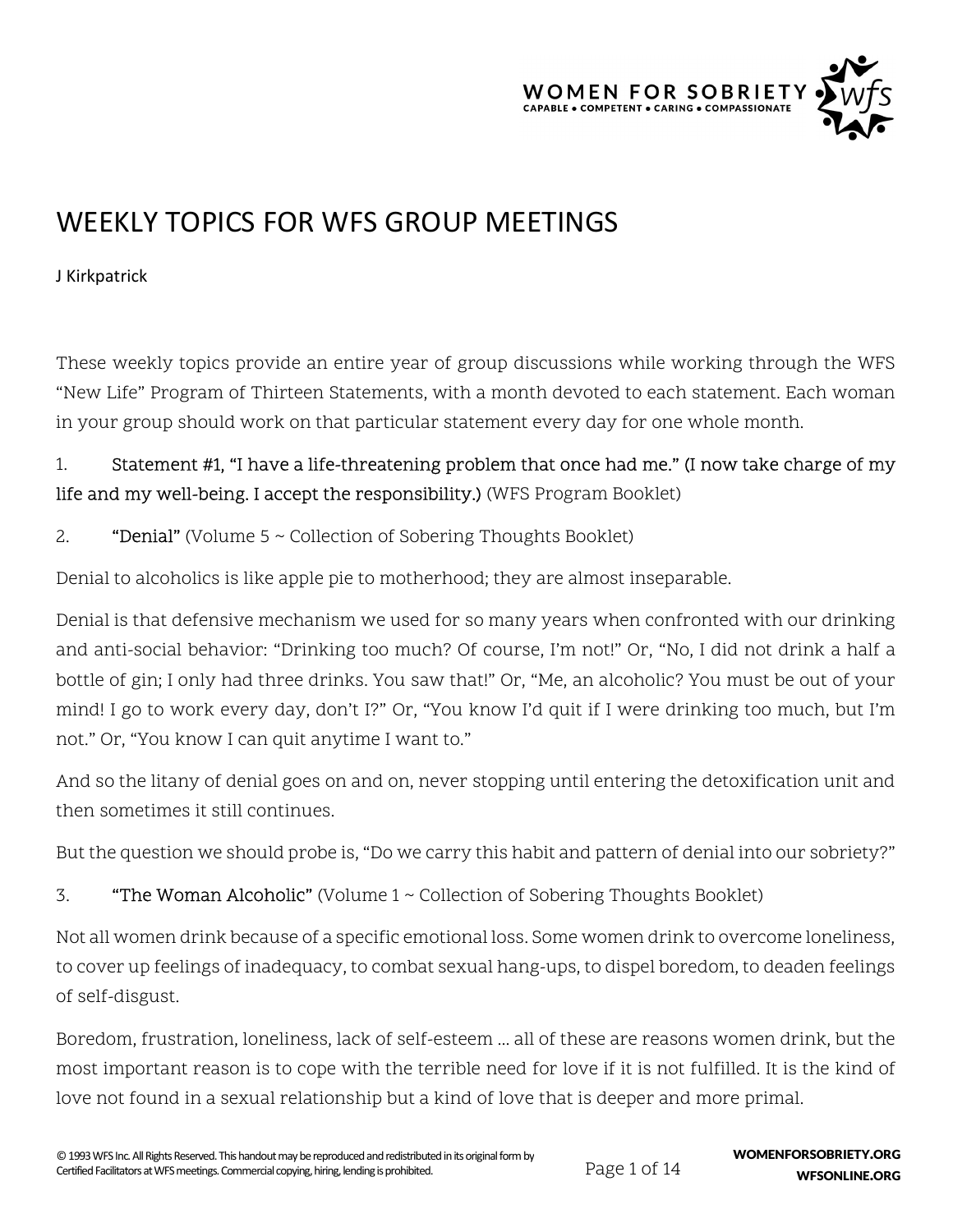When a woman does not feel needed or when she cannot express this all-encompassing love, a sense of unworthiness possesses her and she ceases to care much for anything. When this great reservoir of love is unexpressed, she turns to drinking as a means of dampening the pain of emptiness within self.

### 4. "The Disgrace of a Poor Sobriety" (Volume 6 ~ Collection of Sobering Thoughts Booklet)

Our sobriety should be a lifetime that is rich in growing and expansion of ourselves in every way.

Sobriety should not be a period of time in which we are down in the mouth, upset because we can't drink any longer. However, I am sure that all of us have seen many alcoholics like that. There are some who spend a lifetime wishing they could still drink, wasting life, energy and thought on something that is never to be again.

Is it the finality of not drinking again that is so disturbing? Do we suddenly become bogged down on our resistance?

Or do we feel drained, lifeless, uncaring about much, even ourselves?

# 5. Statement #2, "Negative thoughts destroy only myself." (My first conscious sober act is to reduce negativity in my life.) (WFS Program Booklet)

6. "Who Controls You?" (Volume  $1 \sim$  Collection of Sobering Thoughts Booklet)

Filled with worry, fears, doubts, problems? Does it seem to get worse as time goes by? Have you lost control of your life?

There are times when most of us feel as if we have lost control; we feel that some cruel fate is plotting against us, that life has chosen us to suffer.

Of course, this simply isn't true. Most of us experience the result of what we have created, consciously or unconsciously. We are the makers of our fate; we are the inventors of our life; we are the authors of the text we live.

We create our own problems; we are responsible for our mistakes.

### 7. **"Getting Back To The Real World"** (Volume 4 ~ Collection of Sobering Thoughts Booklet)

Sobriety is a period of positive change. Think of it as a time of reward. See it as a period of great forward movement, as a period of positive growth.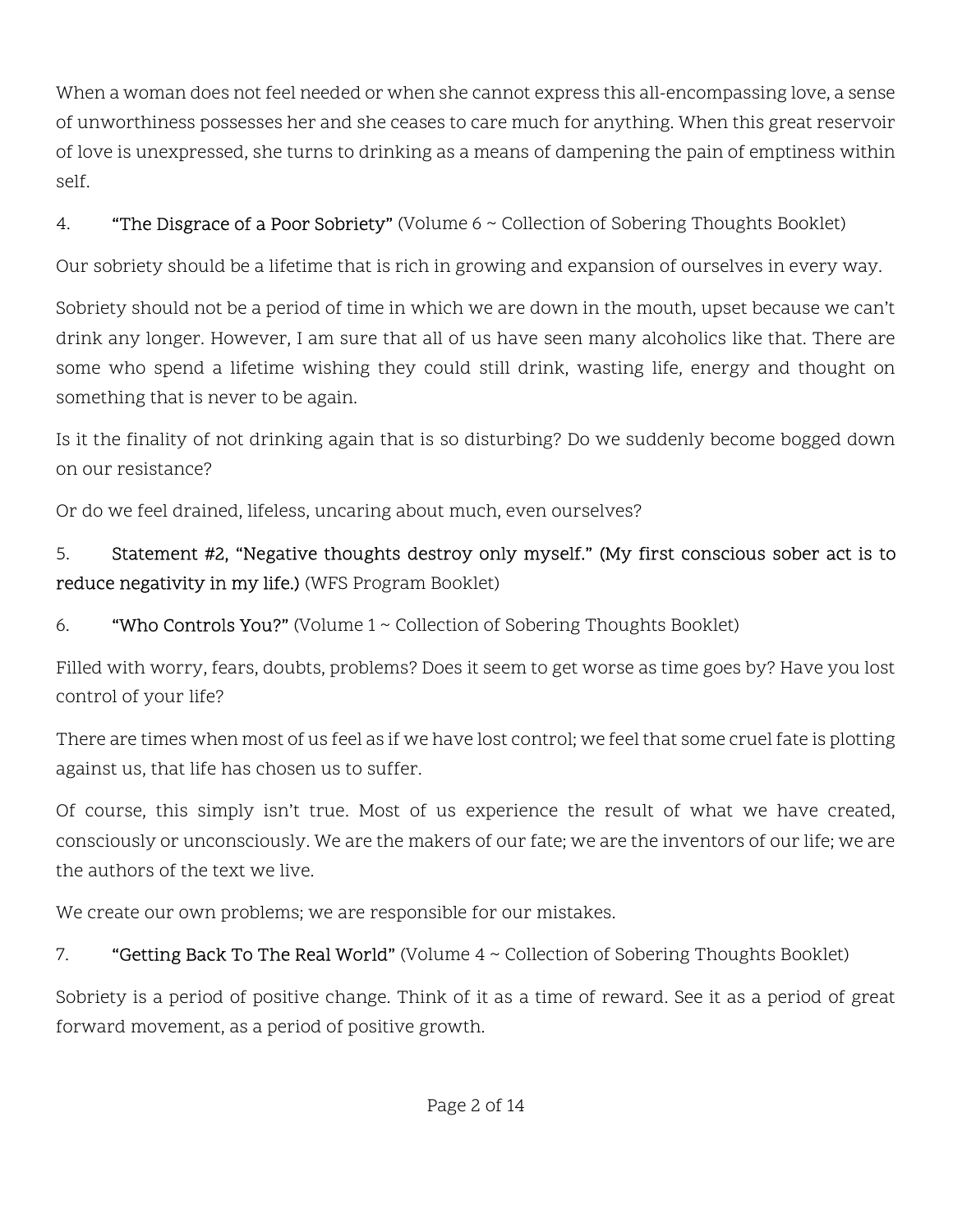This is a period during which you must work toward self-acceptance. If the depression you feel immobilizes you, force yourself into motion, into doing things. Don't sit back and give up. Never permit self-pity in the form of "Why did this have to happen to me?" to get to you, or your sobriety will collapse.

Get on top of life and problems. Take one problem at a time. Know that there is always something you can do about every situation. Never, never feel helpless and overwhelmed.

### 8. "More About Depression" (Volume 1 ~ Collection of Sobering Thoughts Booklet)

Depression often comes from an inner loneliness or an internal feeling of emptiness and, because it is experienced by so many persons, it is being acknowledged as a normal part of the human condition. This does not mean to say that we should ignore doing something about it. We should. But it does mean to say that depression is a common experience and seems to be on the increase. Very often the fullness of activity in our life is a running away from ourselves and the inner feeling of loneliness.

Sometimes depression comes from our not being ourselves. We try to please others and, in the process, lose touch with our own wants and desires.

We must try to find ourselves ... our lost selves ... and a new approach to life. We must see life as an exciting experience and not a drudge. We must view ourselves as creative beings and then we must begin to create ourselves to be the way we want to be.

# 9. Statement #3, "Happiness is a habit I am developing." (Happiness is created, not waited for.) (WFS Program Booklet)

### 10. **"Happiness"** (Volume  $4 \sim$  Collection of Sobering Thoughts Booklet)

The real meaning of happiness, and the very substance of a genuine feeling of it, is when we can feel exuberant even though the weather leaves much to be desired.

Happiness, like almost every other emotion we experience, comes first of all from our thinking rather than from external events. We create our happiness by the thoughts we entertain.

Being happy has a great deal to do with an appreciation of each moment of our life. It has to do with our ability to savor the small minutes, our capacity for treasuring the substance of small events within our life, events that we had usually not observed nor enjoyed nor treasured.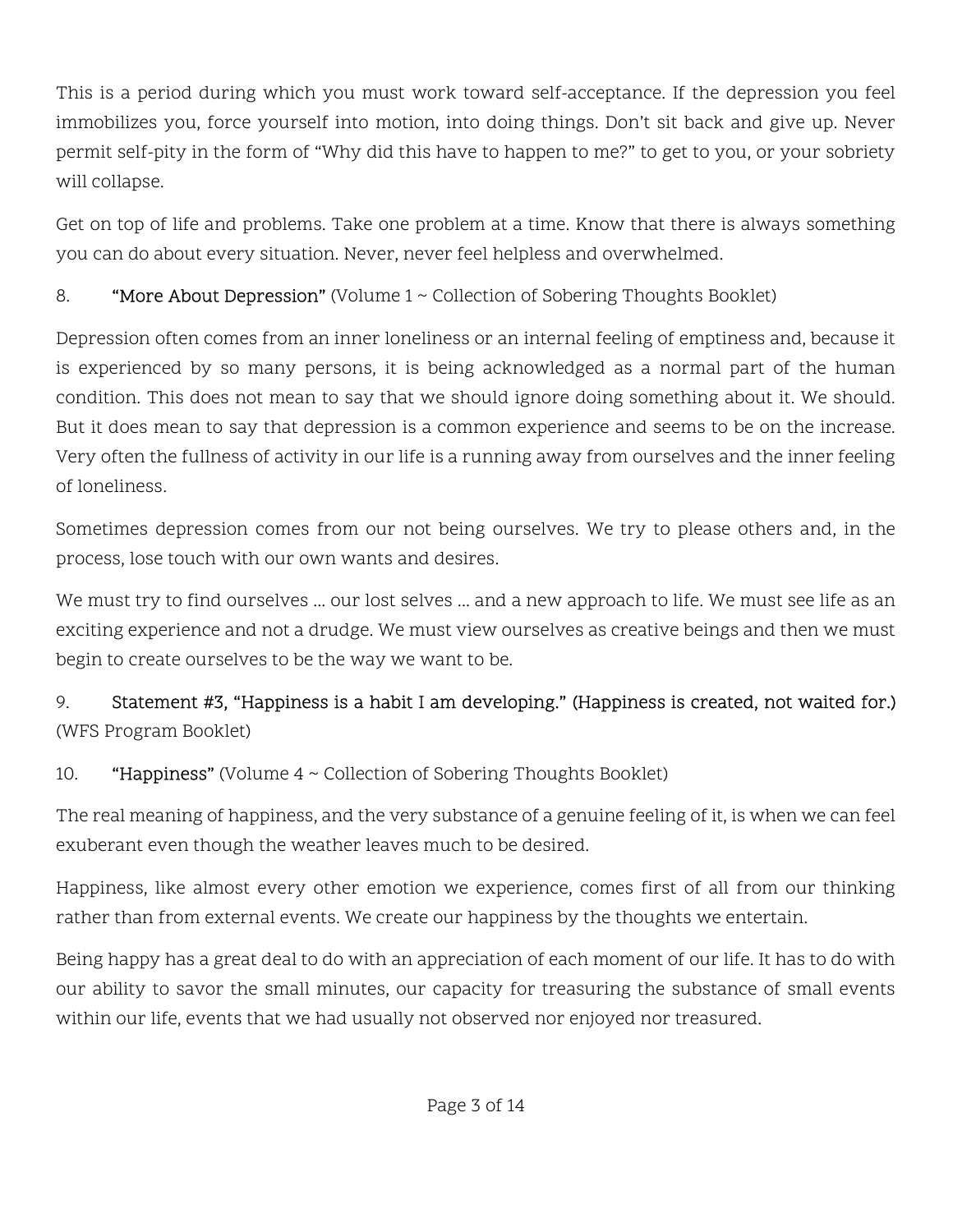11. "The Joy of Living in the Now" (Volume  $1 \sim$  Collection of Sobering Thoughts Booklet) (excerpt re-written by Jean)

Good-bye to the shame of yesterday, to the useless waste of time, to the heartbreak, the loneliness, the broken dreams and fractured life.

Hello to a promised tomorrow, not yet here and maybe not to come.

But welcome to this joyous moment of now, to the security of immediacy, to the excitement of time that will be transformed into memory by me, the mistress of myself, the maker of my life's deeds.

12. "Choices" (Volume 2 ~ Collection of Sobering Thoughts Booklet)

Have you ever closely watched other persons who are pleased with themselves? They know they look good and feel confidence in themselves. They know that others notice them and admire them, even if it is only superficially for the moment. These persons seem to have made the right choices for themselves as a person. They exude self-confidence.

It becomes evident that one of our first choices must be to create the woman we want to be, the woman we can be happiest in being. Surely this must begin with a belief in ourselves that we are competent women who are capable of being the woman we want to be.

# 13. Statement #4, "Problems bother me only to the degree I permit." (I now better understand my problems. I do not permit problems to overwhelm me.) (WFS Program Booklet)

14. "Self-Destruction" (Volume 4 ~ Collection of Sobering Thoughts Booklet)

Are we programmed to self-destruct?

Have you ever thought that you might be putting blocks in your way to prevent achievement? Some women fear success and its accompanying responsibility so much that, subconsciously, we make ourselves fail. In these past years, when I have made conscious efforts to change, I have noticed that, at times, I seem to be stopping myself from forward motion. One time I said to my friend, "I really ought to do so and so." My friend said, "Yes, it could be done easily by doing this and doing that," naming specific actions I could take. What did I say? I enumerated every argument in the book as to why those specific actions she suggested wouldn't work. Actually, I was verbalizing how I would fail, if I did it at all.

15. **"Fear and Worry: Our Common Enemies**" (Volume  $6 \sim$  Collection of Sobering Thoughts Booklet)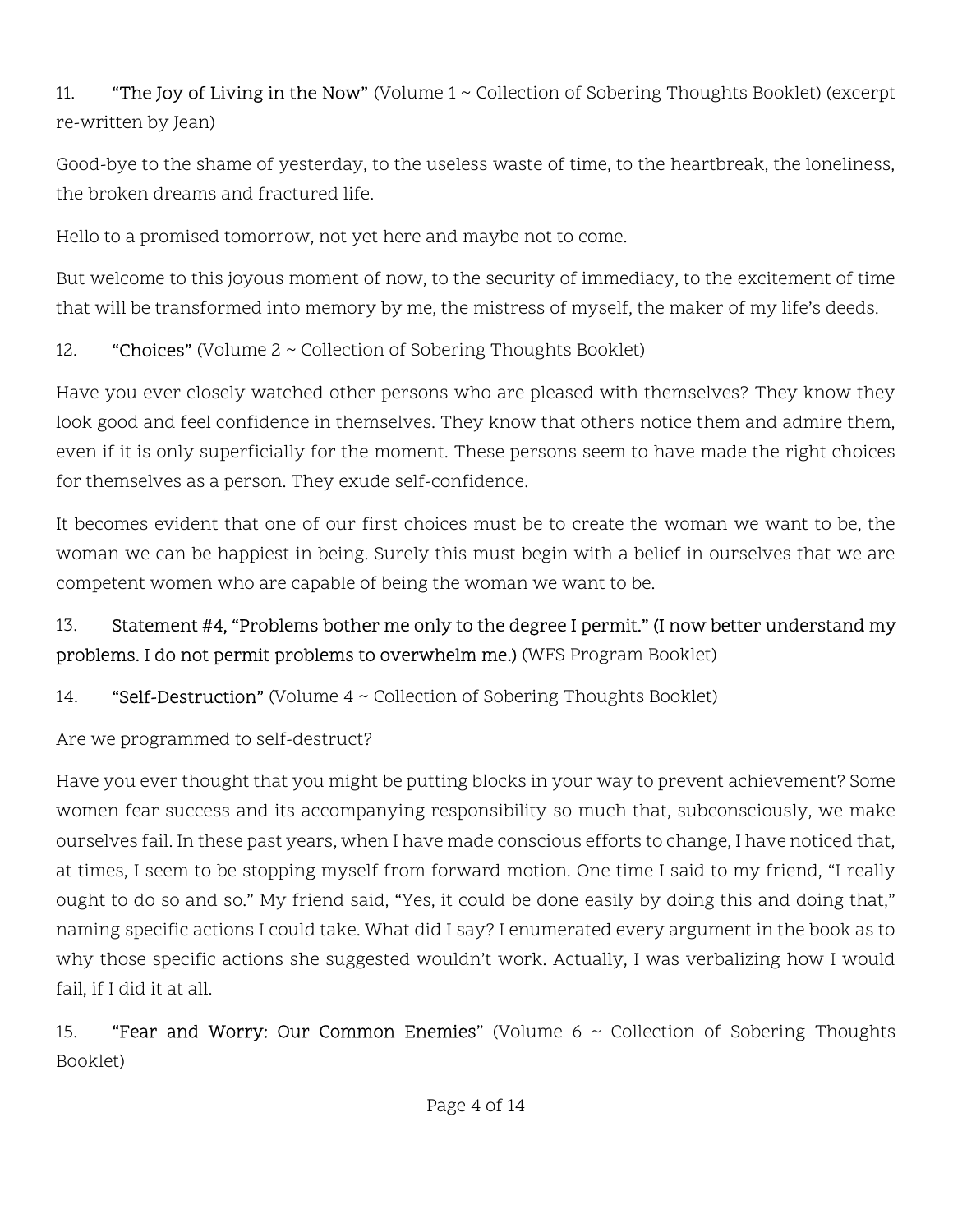Acceptance of the fact that each of us always has some problems can help us to begin our process of overcoming fear and worry. We have probably been guilty of seeing some happy people around us and assumed that they have no problems.

Our assumption is probably wrong. Those persons who are happy and seemingly carefree, have probably learned how to manage, and overcome, domineering worry.

The person, or persons, you envy as trouble-free, have probably had about the same amount of problems, disappointments and hardships that you have had.

The difference between you and them is that they have learned an important lesson about life ... the futility of worry.

#### 16. "Anxiety" (Volume 5 ~ Collection of Sobering Thoughts Booklet)

…Studies have shown that women experience more anxiety than men because of their life situations. Often buried are the feelings and dreams and hopes they once had for themselves, which have been replaced by other feelings for a husband and children. Traditionally women have been cast into roles that have created situations in which anxiety comes to the fore because of conflicting feelings. Women often: depend upon others for security; try to please all of the time; try to avoid arguments for the sake of family peace; try to maintain harmony at all costs, even to self-injury emotionally; are quick to assume blame; feel guilty for wanting something for self before desiring it for family; meet their own needs covertly, producing more guilt.

Situations in a family setting frequently are the sole cause of anxiety felt by women. For a woman with a drinking problem, anxiety almost becomes the disease. Certainly the drinking problem is enhanced by these frustrations and buried feelings. Many women today want to break away from the old patterns but feel guilty and anxious merely thinking the thoughts of breaking away!

We must ask how can anxiety be combated and overcome. Or is it ever overcome? How to deal with it?

17. Statement #5, "I am what I think." (I am a capable, competent, caring, compassionate woman.) (WFS Program Booklet)

18. "The Power of Self-Imaging" (Volume 3 ~ Collection of Sobering Thoughts Booklet)

It's our attitude that we must work on every day. Remember that the key words of Women for Sobriety are: "We are capable, competent, caring, compassionate women."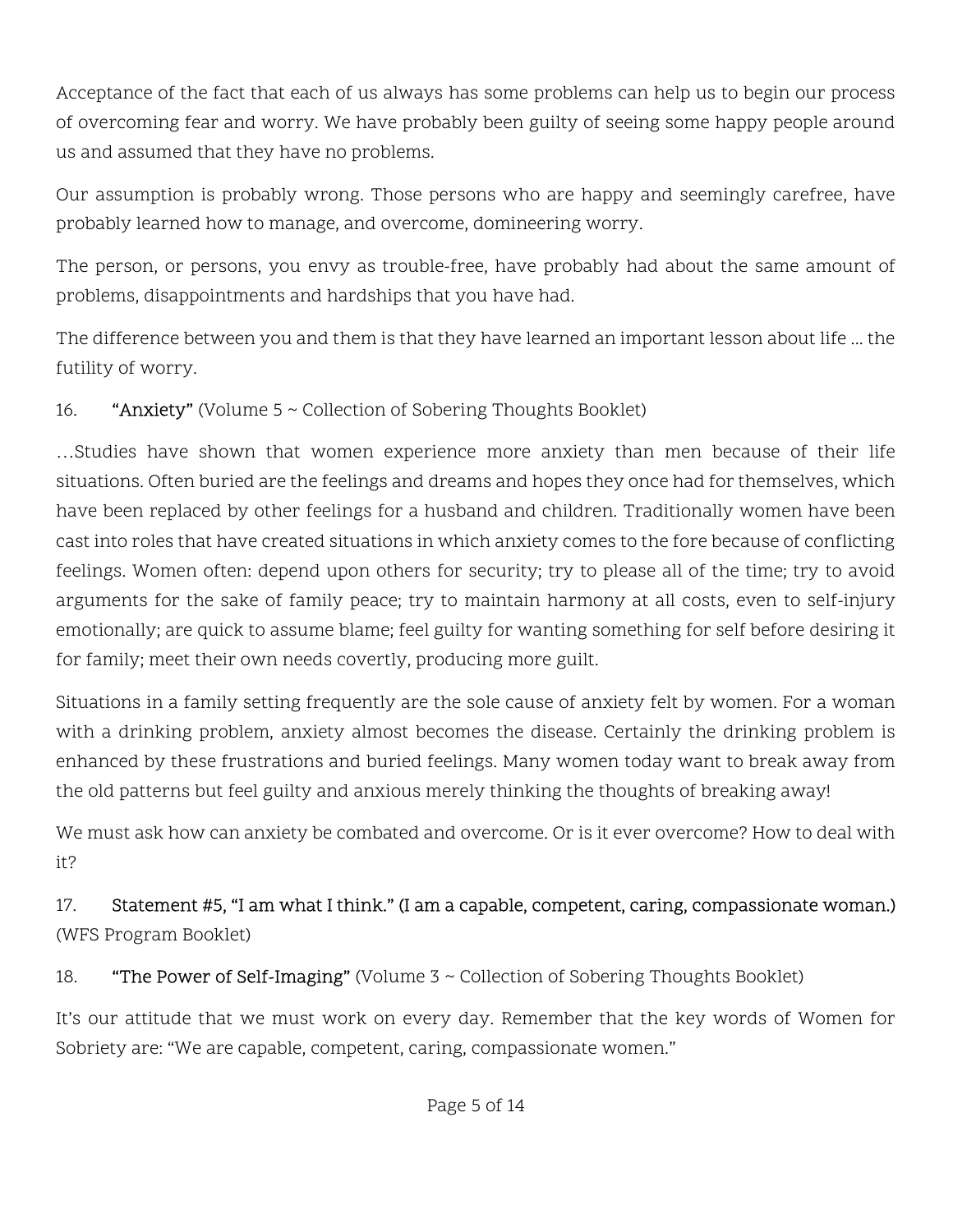Begin your day, every day, with saying that a number of times. Say it during the day. Say it while you are driving, or walking, or whatever. Make yourself conscious of what you are saying and you will find that you will begin to act and think in different ways. This is "behavior modification" in a mild form. It works when applied. Try it and see how great it will make you feel.

### 19. **"The Power of Thinking"** (Volume  $2 \sim$  Collection of Sobering Thoughts Booklet)

As women and as alcoholics, we must do much thinking. We must use our minds to think through our hang-ups, our guilt, our anger, and our fears. We must then move on to creating a new woman, one who has come to know herself through creative thinking.

We must use thought and imagination to create ourselves in the image we choose.

We create ourselves by thinking. We are our minds.

# 20. **"Becoming"** (Volume  $4 \sim$  Collection of Sobering Thoughts Booklet)

The element of survival and triumph is in knowing that each of us is capable of far more than we think we are, that we can have confidence in ourselves to overcome stress, that we are molded by our thoughts and that those who think positively will move ahead of those who think negatively, for they will be moving backward.

There is magic in self-imaging and it is for all of us merely by our being diligent in starting and forming a new habit: to begin each day with the imaginative image of ourselves as self-confident and unafraid, assertive and daring, positive and enthusiastic.

Begin…with more than just resolutions. Begin…with the formation of a new habit that will make sobriety a marvelous experience of growth and personal triumph over otherwise defeating circumstances.

# 21. Statement #6, "Life can be ordinary or it can be great." (Greatness is mine by a conscious effort.) (WFS Program Booklet)

# 22. **"Becoming"** (Volume  $4 \sim$  Collection of Sobering Thoughts Booklet)

…I want more than just sobriety. I don't just want to be dry. I want a whole new life, and I want to be a whole new person. That means that, in this New Year, I will consciously strive to be the best of myself. I will work toward that goal.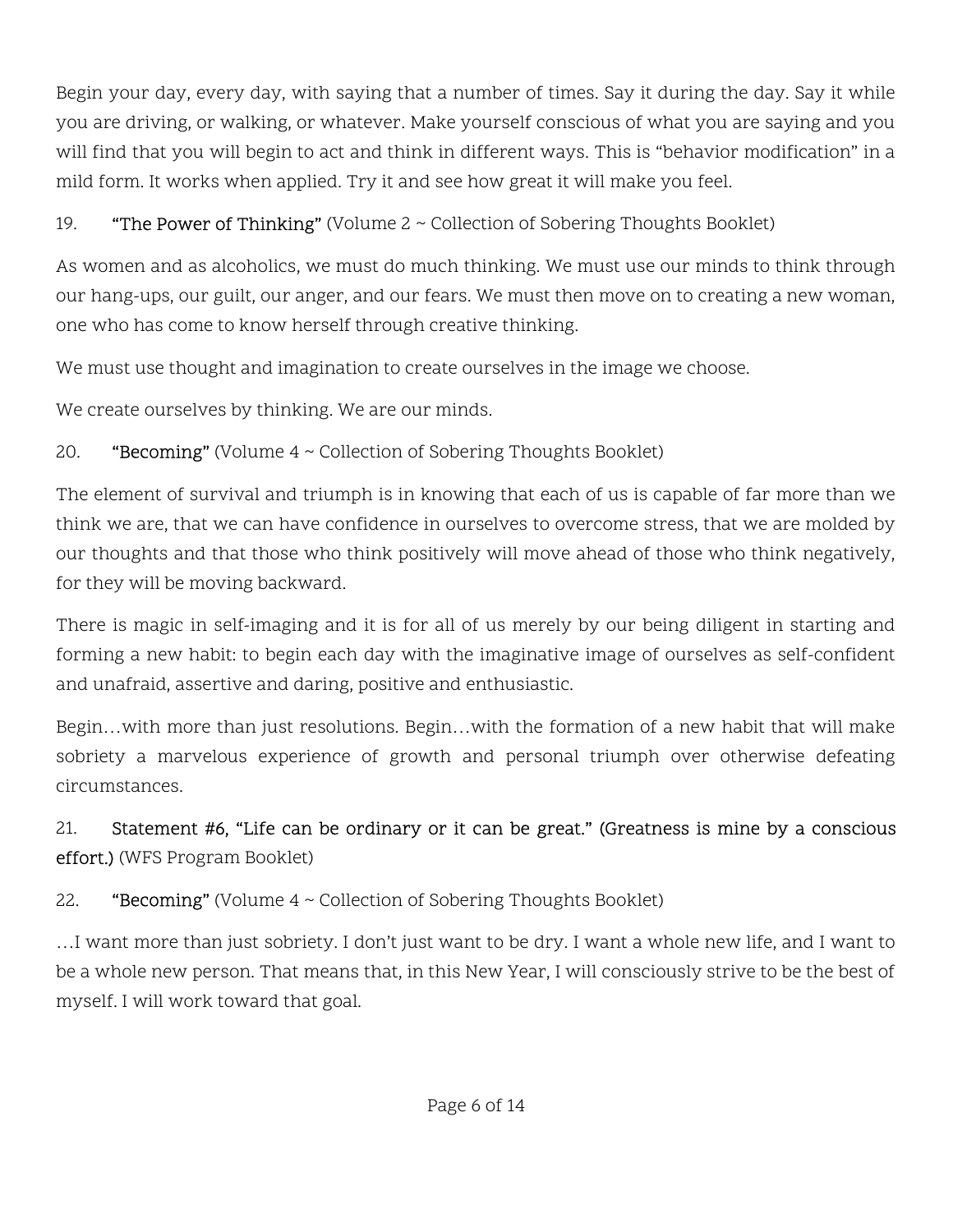My list begins with those things I desire the most: to be loving and kind; to be sincere and honest. After those, I begin with the reinforcement of myself: be confident and unafraid; be assertive and daring; be positive and enthusiastic; overcome problems with the least amount of stress possible.

Being the best of ourselves means that we must do a powerhouse job on self-imaging. We must clearly know what we want to become before we can work at becoming it.

23. **"Assertiveness and Risktaking"** (Volume 5 ~ Collection of Sobering Thoughts Booklet)

Perhaps one of the most important goals of our sobriety is in our learning how to overcome feelings of insecurity and fear. For some reason, these two feelings often are intensified when we are sober, perhaps because we are really experiencing them and cannot cover them up with a stiff drink.

Insecurity and fear are felt by most of us at one time or another, yet there are ways to combat these. Usually if we overcome one, the other will also disappear. For example, overcoming the deep-seated feelings of insecurity we have known for a long time will produce enough good feelings to remove fear, that indefinable fear we have lived with for so long.

What do we fear? Failure? Ill health? Lack of money? Divorce? Not being loved? Or do we fear all of these wrapped up together in one gigantic ball of LACK?

24. "Our New Adventure" (Volume  $1 \sim$  Collection of Sobering Thoughts Booklet)

After the pain of alcoholism, we are ready for a new adventure, because we now know about the disease we have and the way to arrest it.

Now we must move on to the adventure of life, unencumbered with hangovers, nausea, headaches, shakes, fear, depression.

Now we are in control of life's situations, for we are in control of ourselves and we are no longer manipulated by a bottle.

We are free to be whatever we choose to be.

Our new life is an exciting experience. We must be rid of seeing life as a drudgery of long days stretching into endless time. Each day is a new beginning. Welcome it as a time to grow, as an experience in becoming someone new.

25. Statement #7, "Love can change the course of my world." (Caring is all-important.) (WFS Program Booklet)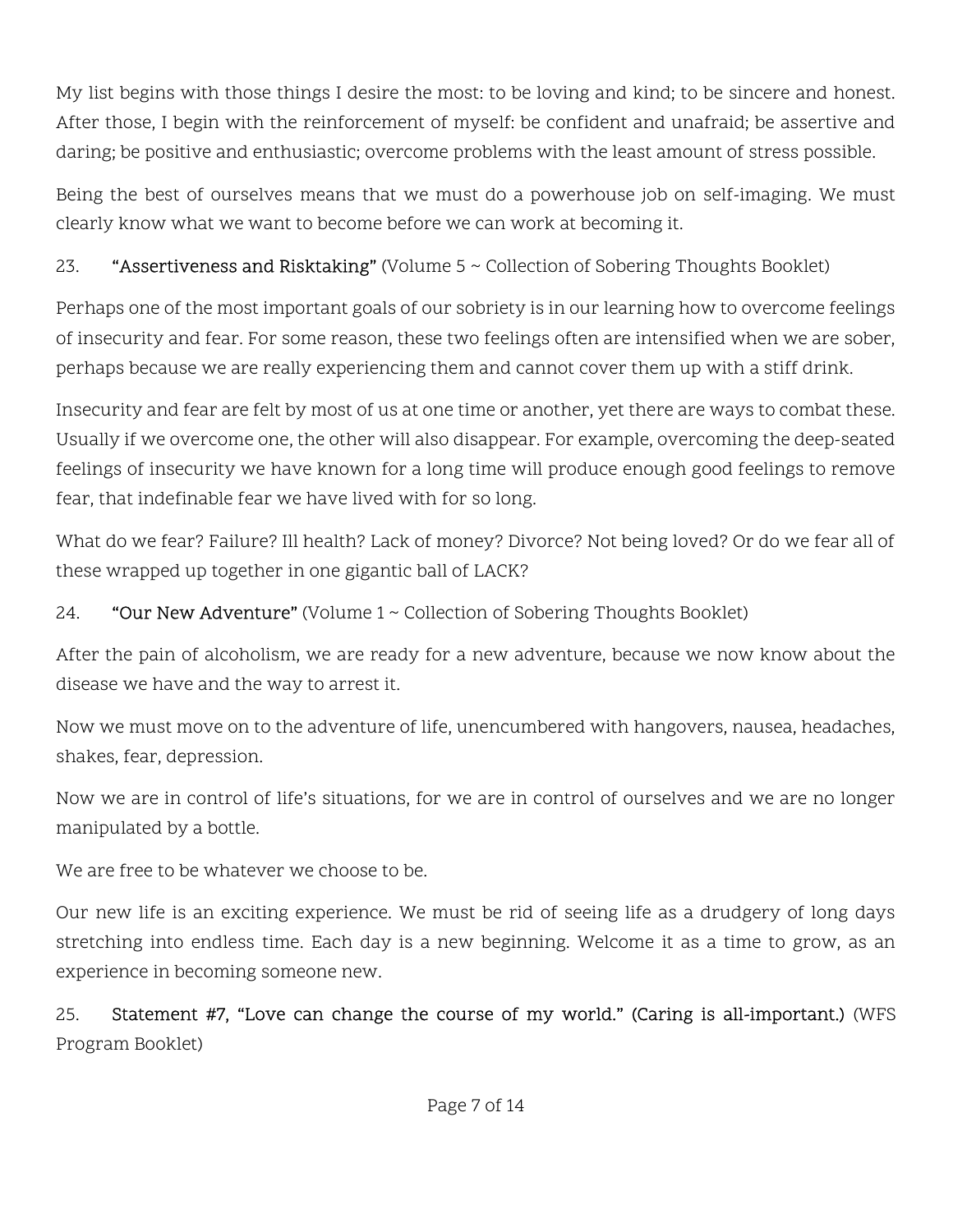#### 26. "Relationships" (Volume 4 ~ Collection of Sobering Thoughts Booklet)

The trend of the times is to talk about one's relationships. Five years ago, the talk about relationships was nowhere to be heard. But now, it is of prime importance.

Quite true, it is of prime importance but why all of a sudden? Is it because we are in a selfappreciation period? Self-examination?

For alcoholics, all this talk about relationships is vastly important, because alcoholics have many problems with relationships, not necessarily forming them, but maintaining them.

Relationships are difficult because, if we give too much of ourselves, we lose our identity, and alcoholics have trouble with that to begin with. Then, if we don't give enough of ourselves, we stand to lose the relationship itself.

#### 27. **"A Primary Relationship"** (Volume  $4 \sim$  Collection of Sobering Thoughts Booklet)

It is important that we examine those first fifteen or more years (on the average) that we spent with another woman, one who controlled us, one who taught us, one who created us in almost every way, one who shaped our thinking and unconsciously gave us our attitudes and almost all of our guilt.

For too long we have believed that our mothers loved us unconditionally. Not all of us believed that, but the majority of us did. And, in so many instances, when we learned our mothers loved our fathers along with her loving us, we became jealous, possessive, or rejected in so many cases. How could she love someone else?

Did any of us see our mothers as women? Could we ever have? Do we now?

28. "Love" (Reflections for Growth Booklet, July 23)

What are the things we come to love in life? Our parents? Sometimes we do, if we are lucky. A husband? Children? Friends?

How fragile are relationships, how precious.

Today I will be aware of the love I have for others and these precious relationships.

# 29. Statement #8, "The fundamental object of life is emotional and spiritual growth." (Daily I put my life into a proper order, knowing which are the priorities.) (WFS Program Booklet)

30. **"The Crisis of Growth"** (Volume  $3 \sim$  Collection of Sobering Thoughts Booklet)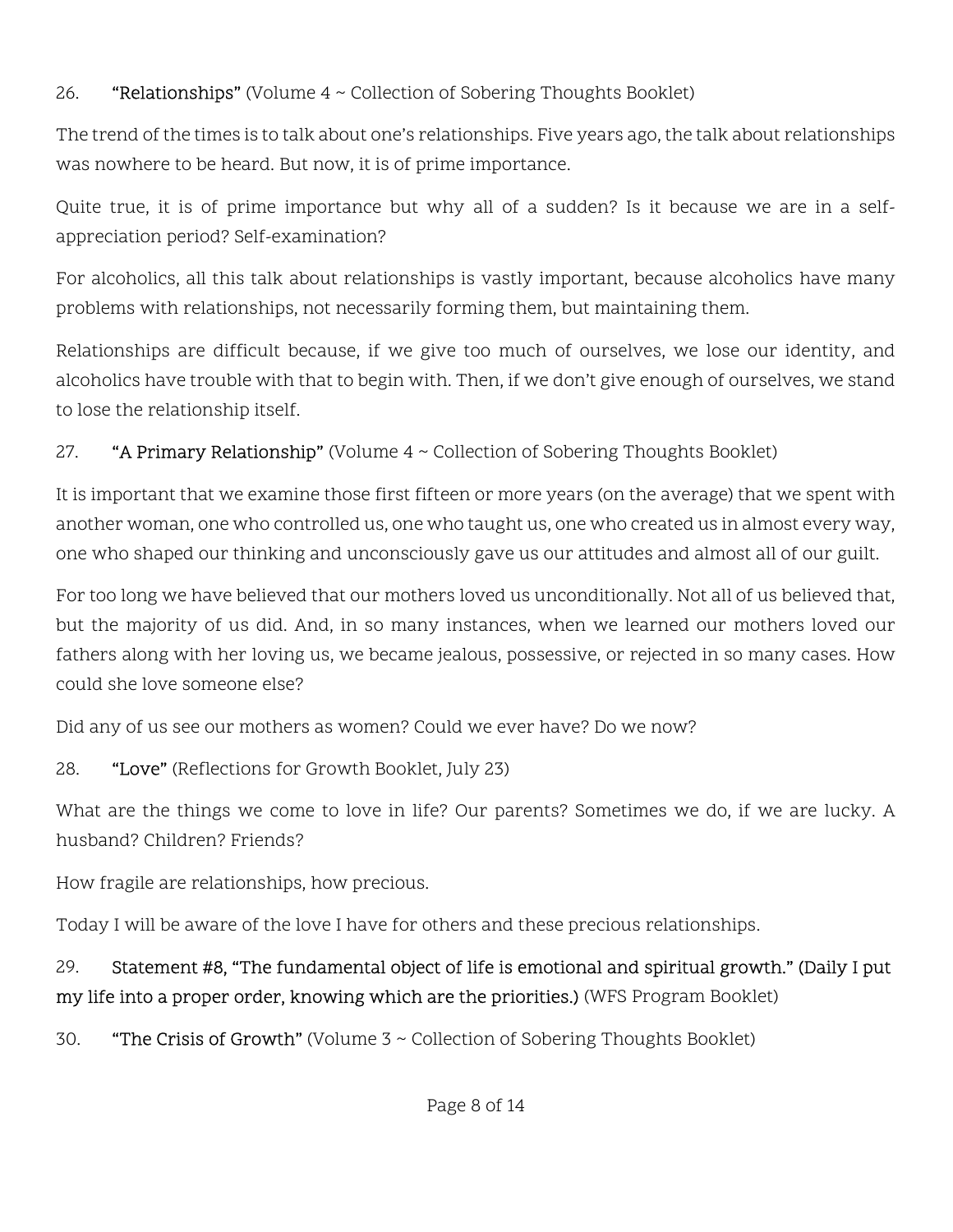It seems to me that growth is something we all want yet it is what most of us run away from. Not just alcoholics, but all persons. It seems that this might well be the crisis of the human condition. We want the wisdom of growth but we want to remain eternally young in our emotions: impulsive, quixotic, not terribly responsible or dependable, not committed, unencumbered.

Yet, we also want other persons to be dependable, committed to us, and always there, no matter how or what we are. We want all those nice dependable emotions but we don't want to have to entertain them ourselves. Or, as the age-old phrase goes: we want our cake and eat it too. Or, do as I want and not as I do. Or, let me be a schnook without your criticizing me.

The crunch comes when we begin to realize that we get back what we give to others and we must grow up. We must become something other than the person we presently are. We must make some "sacrifices," like quitting drinking and being a real, grown up, dependable woman.

#### 31. "Make Friends With Challenge" (Volume 4 ~ Collection of Sobering Thoughts Booklet)

Now is the time of our lives to welcome challenges rather than to back away from them. Now is the time for each of us to find the best in ourselves by trying many new areas of life. So many of us unconsciously permit ourselves to get into ruts of behavior from which we never escape: Tuesday is Business and Professional Women's Club and Friday is errand night and Tuesday we wash our hair, etc.

Learning how to break away from set living patterns is a challenge in itself. It is not easy for us to change our behavior. We know, for we changed a pattern when we quit drinking.

We are successful with challenges when we take charge of them and don't permit them to intimidate us.

#### 32. "Being In Touch With Self" (Volume  $2 \sim$  Collection of Sobering Thoughts Booklet)

Certainly each one of us has observed, at one time or another, that we are two persons: the public person and the private person.

The public person is our outer person. It is the one that is always being judged. It is the one that we take care of to present in the best way possible. It is the person we wash and dress and make attractive. It is the person that others see.

However, it is our inner person that is of greater importance. It is the person we live with and with whom we are constantly having a dialogue with. Plato said we all have an inner companion with whom we are always speaking.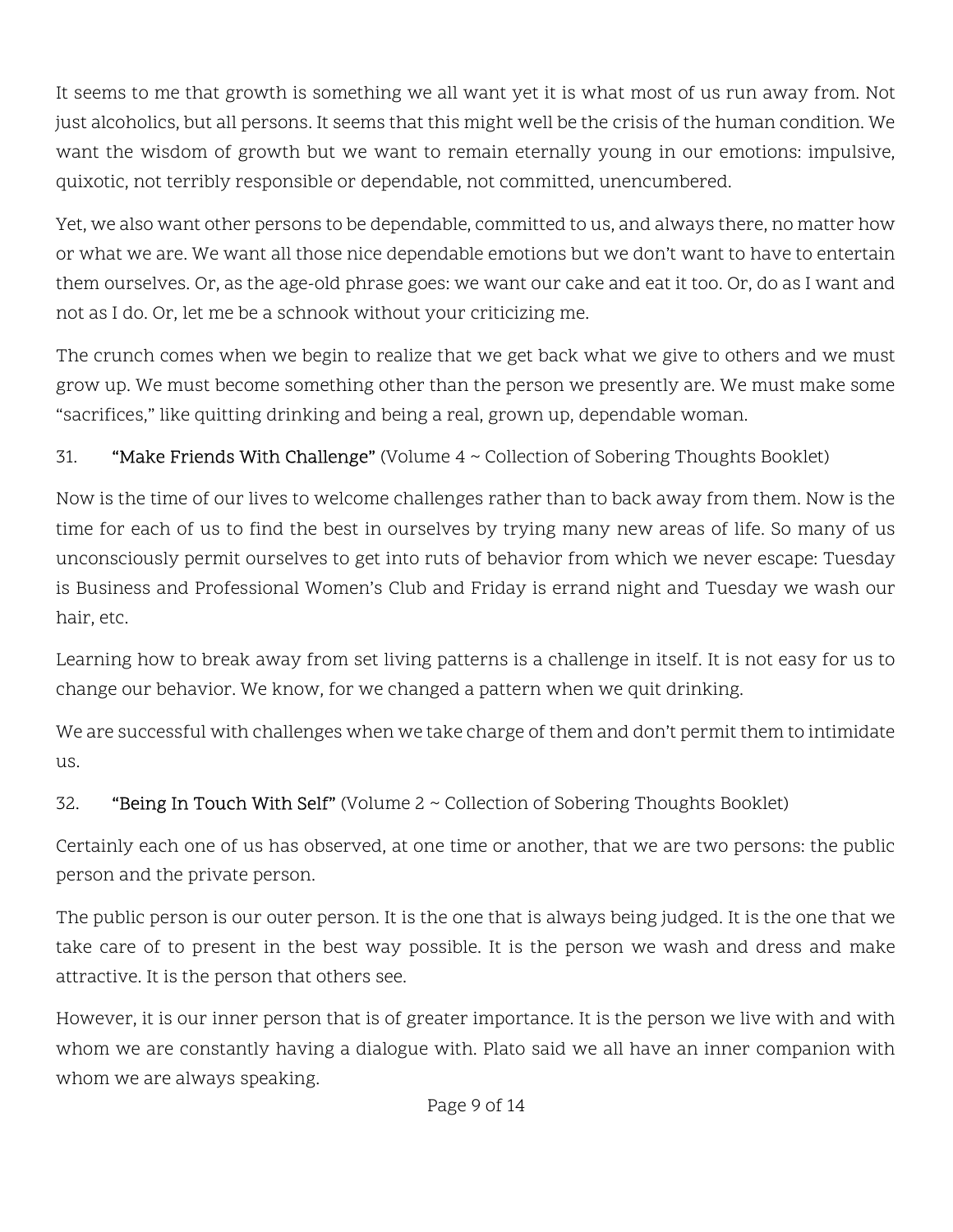This person is our conscious self. It is the voice within us that tells us how we feel about ourselves.

Our inner voice will always be with us, and this is the reason we should spend time on nurturing it. Treat the inner you to compliments, to positive feelings about yourself. Put aside the critical dialogues and work with a positive creative you, the inner you of oneness with self.

33. Statement #9, "The past is gone forever." (No longer am I victimized by the past. I am a new woman.) (WFS Program Booklet)

34. "Guilt" (Volume 2 ~ Collection of Sobering Thoughts Booklet)

Of this, Webster's Dictionary says: "A state of having done wrong."

Does there live any person who has not, at one time or another, experienced a feeling of guilt for some act, large or small? Guilt is a feeling that is common to all but, to alcoholics, it is a constant demon.

Why do alcoholics feel so much guilt? Is it because we do irresponsible and often times unforgivable acts while we are in a condition of slavery to our addiction? Is it because the alcohol has made our acts to be those of someone other than the decent person we believe ourselves to be?

Usually the worst part of the guilt alcoholics know, especially women alcoholics know, is the inability to forget. We cannot forget because we have great difficulty in forgiving ourselves.

35. "Guilt: A Special Problem" (Volume 1 ~ Collection of Sobering Thoughts Booklet)

We are our own judge and jury. Even worse than that, we sentence ourselves to a lifetime of guilt feelings.

Guilt feelings are devastatingly destructive. They smother creativity, they bury self-esteem, they obliterate any and all feelings that could bring us peace and contentment. They destroy us as persons and crush us as women.

Isn't it time for probation? Time to be let off the hook for good behavior?

36. "Forget" (Volume 1 ~ Collection of Sobering Thoughts Booklet)

How much debris do we carry with us into sobriety from those nightmare days of drinking?

Too frequently we are weighed down with depression, feelings of guilt, remorse, and other equally debilitating emotions from those unreal days of addiction.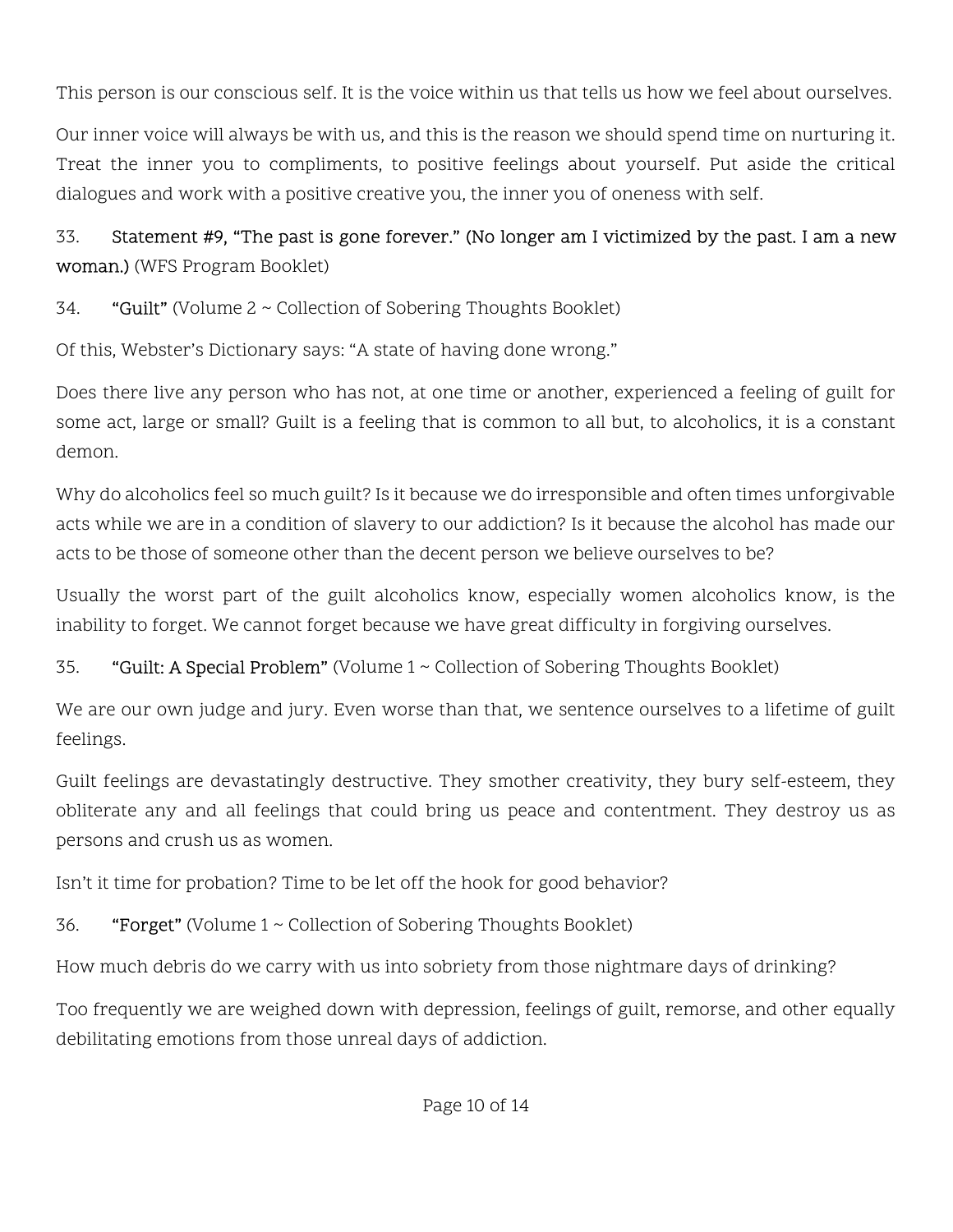Brooding over past mistakes prevents us from living in the present moment. It occupies and preoccupies our mind so that concentration and enjoyment of immediate happenings is obliterated. Have you ever been greatly annoyed with someone whose mind strays from the conversation? When we permit ourselves to dwell on the past, we are just like that but in a different way.

We must be like mountain climbers and leave the weight behind us as we make our climb to the top, as we make our way out of the canyon of gloom.

Discuss the ways each of you keeps mentally centered in the now.

### 37. Statement #10, "All love given returns." (I am learning to know that I am loved.) (WFS Program Booklet)

38. "Love" (Reflections for Growth Booklet, July 24)

Without love, life is merely an exercise in existence.

We were made to love - to give and receive it and, when we don't, we are like robots moving from one lifeless experience to another.

Today I will express love for others.

39. "Love" (Reflections for Growth Booklet, August 5)

I love peanuts, peaches, dogs, little old ladies, walking along a beach, moonlit June evenings, the first snow, awaking in the early morning and watching dawn and sunrise, working in the garden, walking in the woods, meditating....

These loves may seem too unimportant to be considered "loves," but they are the fabric of greater love each of us is capable of.

40. **"Love"** (Reflections for Growth Booklet, August 3)

How many times have each of us heard the words, "I love you"? But have we heard them? Have we let our hearts listen and know?

There are times when I wonder if it is too late to listen carefully to, "I love you."

Today - and every day - I will hear the words said to me.

41. Statement #11, "Enthusiasm is my daily exercise." (I treasure the moments of my new life.) (WFS Program Booklet)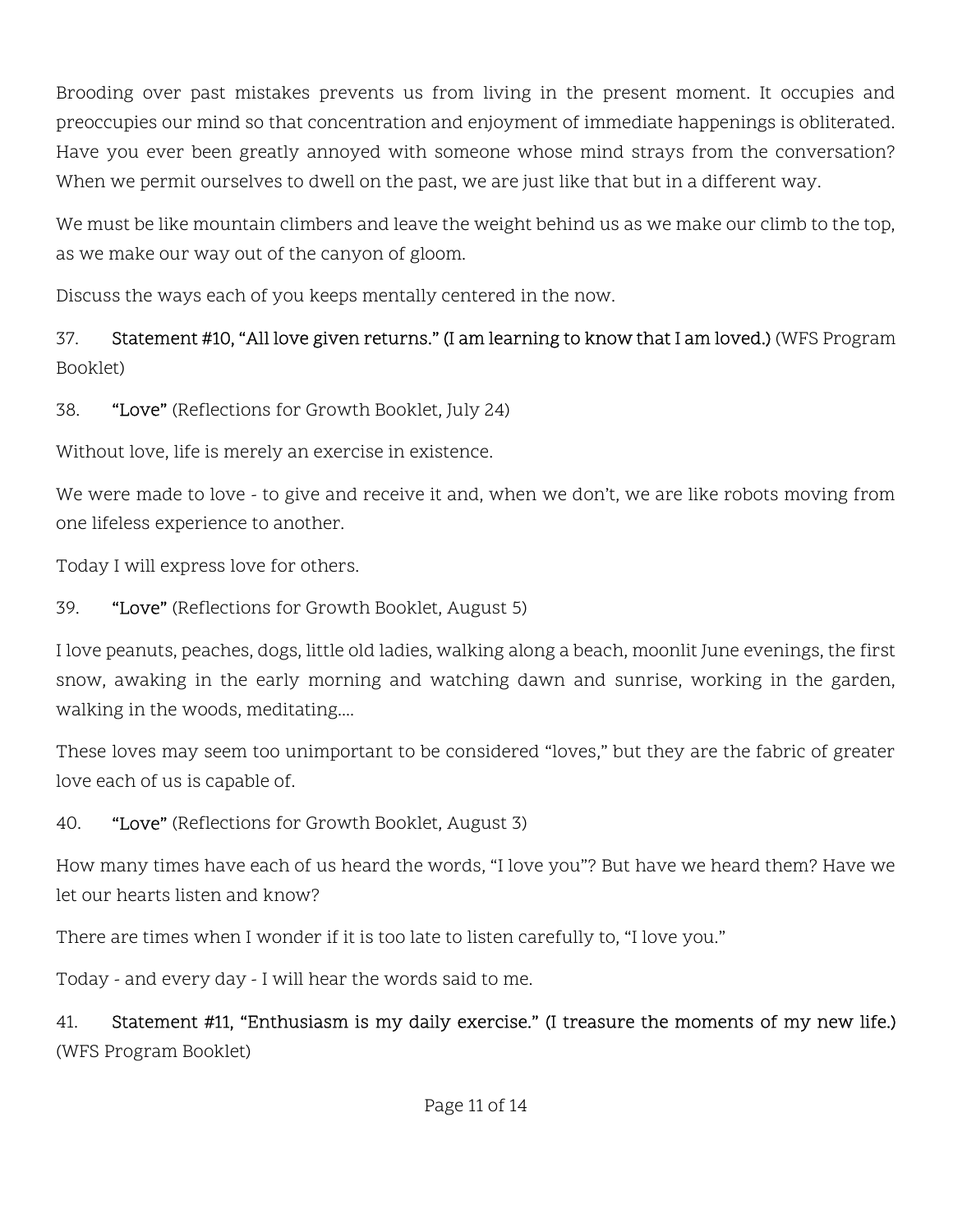#### 42. **"Enthusiasm"** (Reflections for Growth Booklet, August 12)

Can you remember the last time you met an enthusiastic woman? Was it weeks ago? Months ago? Years ago?

Enthusiasm is a forgotten emotion. We are so busy "sharing" our feelings, our thoughts, our interests, that we overlook experiencing emotion in the present time.

Today I will seriously devote myself to an expression of enthusiasm about my daily chores.

### 43. **"Enthusiasm"** (Reflections for Growth Booklet, August 11)

Sometimes I hear persons speaking about an upcoming vacation and saying, "I'm very enthusiastic about going on my trip." Or, "I'm very enthusiastic about my next semester in graduate school." Or, "I'm really enthusiastic about joining BPW." [Business & Professional Women]

Feeling enthusiasm about an upcoming event is wonderful, but why not feel enthusiastic about whatever we are presently doing?

Today I will be enthusiastic about today.

## 44. "Restlessness" (Volume 3 ~ Collection of Sobering Thoughts Booklet)

My belief is that restlessness comes from our not being fulfilled, from our not having an avenue within which to direct this excess of energy and enthusiasm. I believe that moderation is good to just a certain point, because we need something to be totally absorbed in doing. Without a dedication to something meaningful and absorbing, we will continue to be restless.

Throw yourself into something you've always wanted to do ... paint, run, swim, tennis, disco lessons ... anything that will absorb your interest.

# 45. Statement #12, "I am a competent woman, and I have much to give life." (This is what I am, and I shall know it always.) (WFS Program Booklet)

# 46. "The Power of Self-Imaging" (Volume 3 ~ Collection of Sobering Thoughts Booklet)

Mental picturing is a powerful skill we must learn to use in our long journey of changing ourselves into positive, confident, dynamic women who are capable of managing our lives. We always act like the person we think we are. Therefore, we must begin with the knowledge that we are competent, caring, compassionate women. KNOW IT!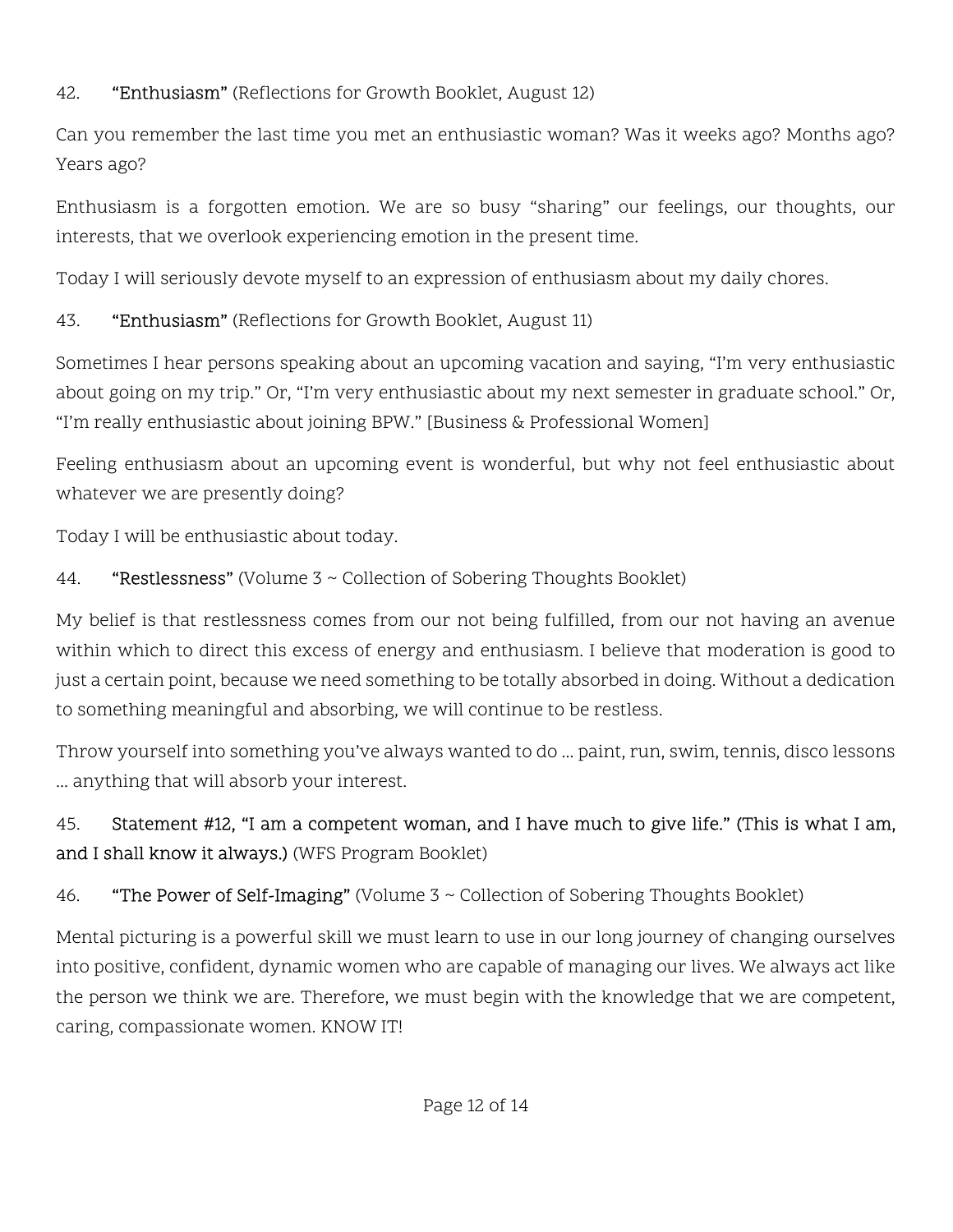How often do we think we will get our lives into shape as soon as all things are perfect or settled or without problems? Yet, our lives will sooner fall into place and become happy if, and when, we begin with our positive self-imaging. The moment we begin to know, and believe that we are competent, caring and compassionate women, our lives will become changed for the better.

#### 47. "Are You Assertive" (Volume  $2 \sim$  Collection of Sobering Thoughts Booklet)

The assertive woman does not dismiss her wants and desires, her hopes and her ambitions. She is not meek and subservient. She learns to act like a person in her own right. She does not identify herself through some other person, such as taking on the identity of her husband or father or friend. She is a whole entity. She feels equal to all and acts in that way.

Women in Women for Sobriety groups can learn assertiveness by speaking up and not feeling intimidated but, rather learning that what she has to say does contribute to all.

By overcoming anxiety to speak, each woman is readying herself to take a larger part in the community. Discuss your attitudes about assertiveness.

#### 48. **"The Magic of Self-Esteem"** (Volume  $2 \sim$  Collection of Sobering Thoughts Booklet)

We have probably experienced every feeling and emotion that is preventive of any portion of selfesteem: anxiety, guilt feelings, anger and/or rage, humiliation, deprivation, depression, rejection, and other negative and self-defeating emotions.

Getting sober and staying sober is directly dependent upon our image of ourselves. We must first put alcohol aside but, then, we must begin emotional repair. We must begin our sober lives by knowing that our goal is self-esteem. We must learn how that is had and what we must do to get it.

We now know that it is comprised of self-confidence and self-respect.

We must become worthy of living by making ourselves competent to live, by dedicating ourselves to learning what we are and how we can become better.

## 49. Statement #13, "I am responsible for myself and for my actions." (I am in charge of my mind, my thoughts, and my life.) (WFS Program Booklet)

50. "What About Reliability?" (Volume 2 ~ Collection of Sobering Thoughts Booklet)

…the number of responsible women are few and far between. Has our culture made us feel unimportant to the point of making us unreliable?